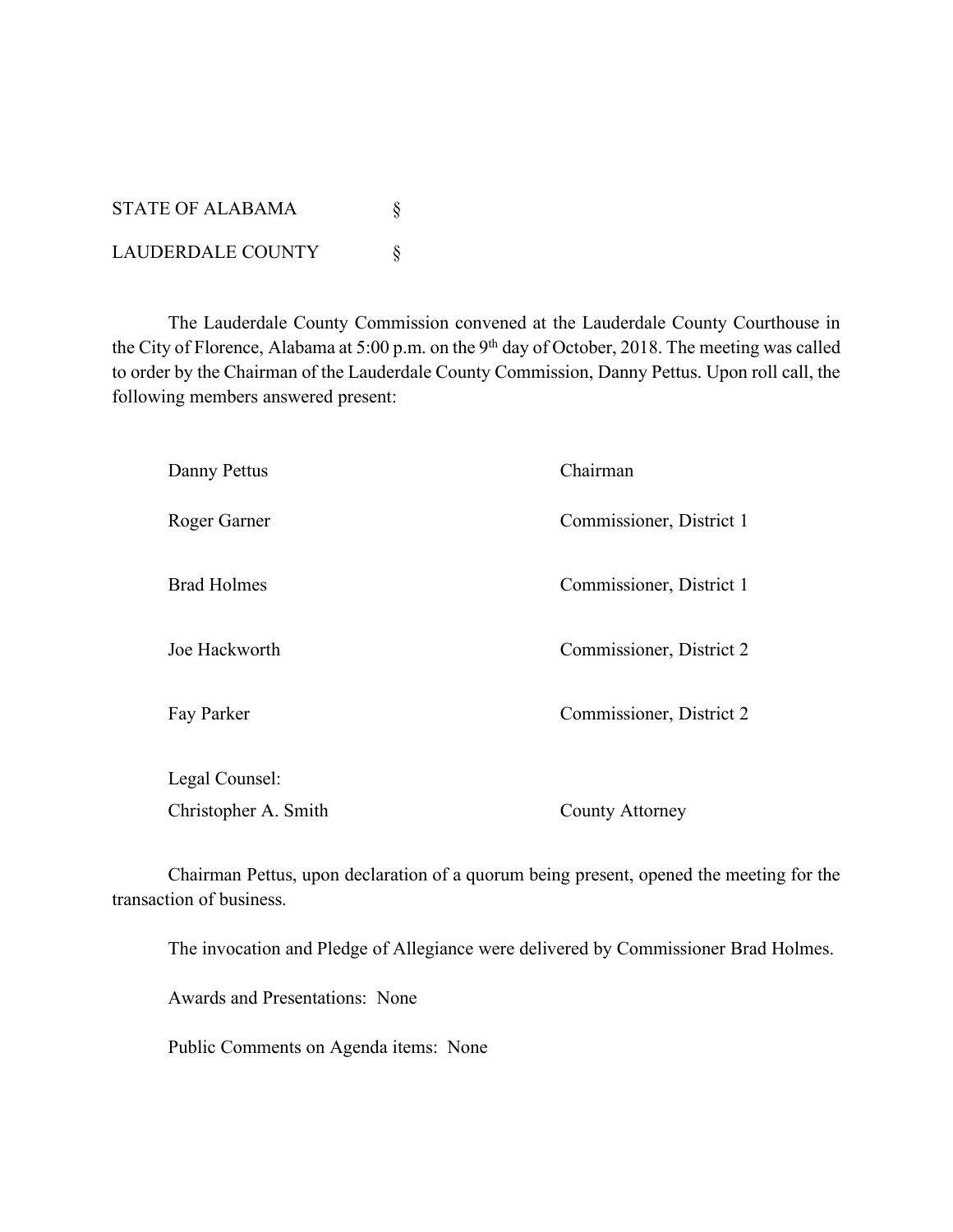Commissioner Garner moved, seconded by Commissioner Parker that all items listed on the regular business agenda be approved for immediate consideration. There being no discussion and upon a vote taken, motion unanimously approved. Agenda is herein recorded and made part of these minutes.

Commissioner Holmes moved, seconded by Commissioner Garner that the minutes of the last regular meeting of the Commission be approved for recording. There being no discussion and upon vote taken, motion unanimously approved.

Commissioner Hackworth moved, seconded by Commissioner Parker to approve a resolution that authorizes the Lauderdale County Commission to continue to purchase "General Office Supplies" from Printers and Stationers of Florence, Alabama for one additional year using the 2018-2019 Office Supplies Catalog at the 34.1% discounted price. There being no discussion and upon a vote taken, motion is unanimously approved. Resolution is herein recorded and made part of these minutes.

Commissioner Garner moved, seconded by Commissioner Hackworth to approve a resolution authorizing the Lauderdale County administrator to pay certain dues and fees for various offices and officials along with the Lauderdale County Commission for the operating budget for fiscal year 2018-2019. There being no discussion and upon a vote taken, motion unanimously approved. Resolution is herein approved and made part of these minutes.

Commissioner Parker moved, seconded by Commissioner Holmes to approve a resolution to allow the Lauderdale County Sheriff's Office to administer a North Alabama Highway Safety CTSP Grant agreement. This grant will be used for specific law enforcement activities and will be promulgated by the State of Alabama Department of Economic Community Affairs. There being no discussion and upon a vote taken, motion unanimously approved. Resolution and copy of grant agreement are herein recorded and made part of these minutes.

Commissioner Garner moved, seconded by Commissioner Holmes to approve a resolution that authorizes Lauderdale County's participation in the 2019 Severe Weather Preparedness Tax Holiday which will take place February 22<sup>nd</sup> through February 24<sup>th</sup>, 2019. Lauderdale County will grant the exemption of County sales and use tax on non-commercial purchases related to severe weather preparedness. There being no discussion and upon a vote taken, motion unanimously approved. Resolution and copy of State letter are herein recorded and made part of these minutes.

Commissioner Hackworth moved, seconded by Commissioner Parker to approve a resolution authorizing the transfer of nineteen communications systems from Florence-Lauderdale 9-1-1 to the Florence-Lauderdale Emergency Management Agency. There being no discussion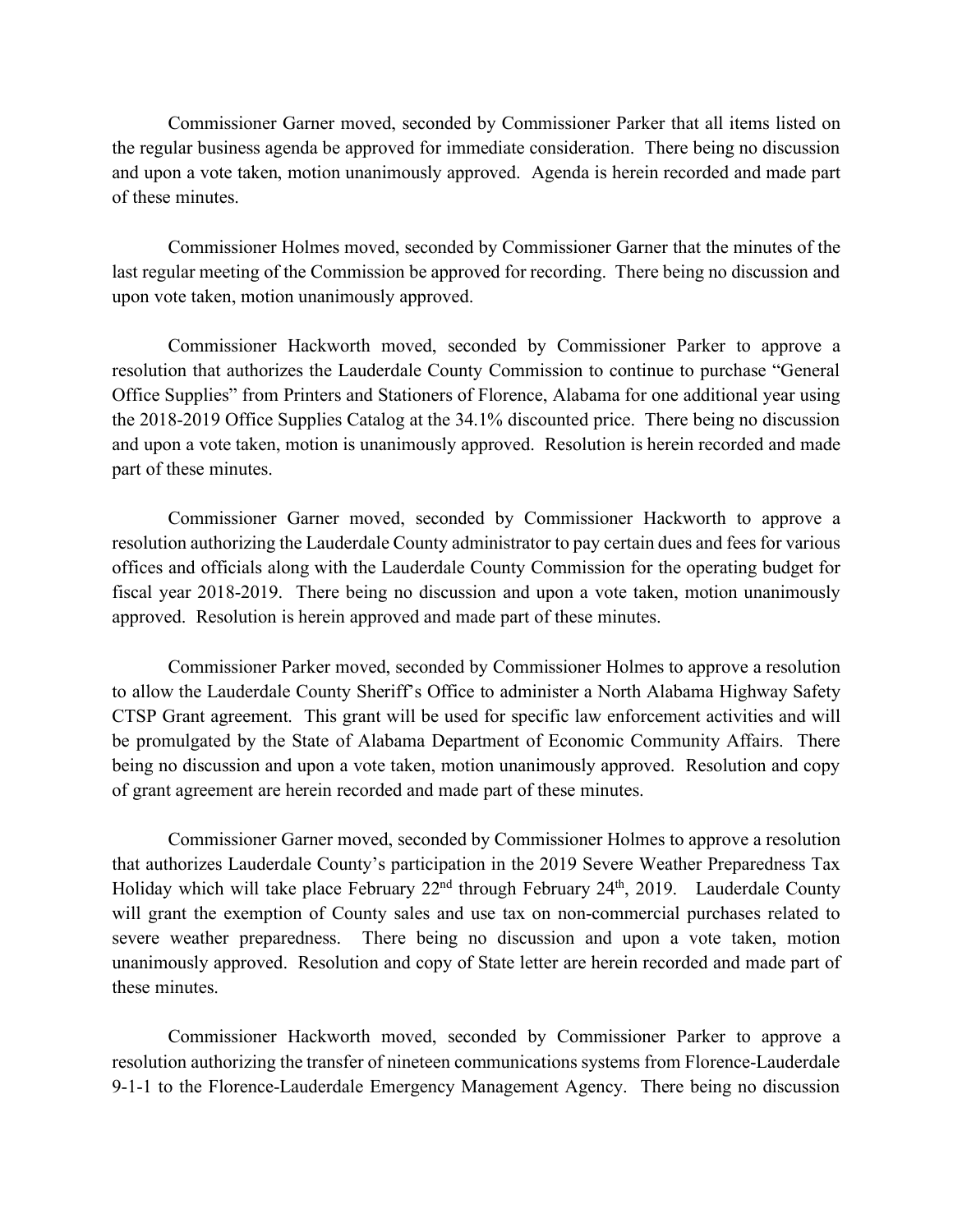and upon a vote taken, motion unanimously approved. Resolution and copy of equipment list are herein recorded and made part of these minutes.

Commissioner Holmes moved, seconded by Commissioner Garner to authorize a resolution that will allow the Lauderdale County Commission to enter into a contract agreement with Election Systems & Software, LLC. for hardware maintenance, software license and maintenance, and support services for election related activities. This is a two year contract and the total cost of the contract is fourteen thousand two hundred and ten dollars. The Lauderdale County Probate Judge is authorized to execute said agreement. There being no discussion and upon a vote taken, motion unanimously approved. Resolution and copy of the contract are herein recorded and made part of these minutes.

Commissioner Parker moved, seconded by Commissioner Garner to authorize a resolution to amend by line item only the Reappraisal Department Budget for Fiscal Year 2017-2018. Overages occurring in the line item shall be reconciled by excess funds in Repairs – Data Processing, according to the attached Budget Revision Request. In addition and in order to be more compliant with the Chart of Accounts in the County Finance Manual, Lauderdale County is changing the description of object 180 on its books from "Trial Court Security" services to "Geographic Information System" services. This change is to be effective with Fiscal Year 2018- 2019. There being no discussion and upon a vote taken, motion unanimously approved. Resolution and copy of Budget Amendment Request are herein recorded and made part of these minutes.

Commissioner Parker moved, seconded by Commissioner Hackworth to approve a resolution to increase the project cost for the County Road 16 bridge over Cypress Creek replacement project. This project is being funded with eighty percent Metropolitan Planning Organization funds with the remaining twenty percent of the funds to be provided by Lauderdale County. The Lauderdale County Commission does hereby request an increase in planning and engineering costs associated with the County Road 16 bridge replacement project to the Metropolitan Planning Organization in the amount of four hundred thousand dollars. There being no discussion and upon a vote taken, motion unanimously approved. Resolution is herein recorded and made part of these minutes.

In compliance with competitive bid laws of the State of Alabama, sealed bids were advertised for Bid No. LA-2019-1, "Various Print Bids". Bid responses were received, publicly opened and read aloud on October  $5<sup>th</sup>$ , 2018. A bid tabulation sheet was prepared for the Commissions review. Chairman Pettus referred to Lauderdale County Administrator, Brenda Bryant, for her recommendation. Ms. Bryant stated that after discussion with the Lauderdale County Board of Education, she recommends that we accept the low bidder which is Herald Printing who provided a bid cost of two hundred seven dollars for five thousand printed window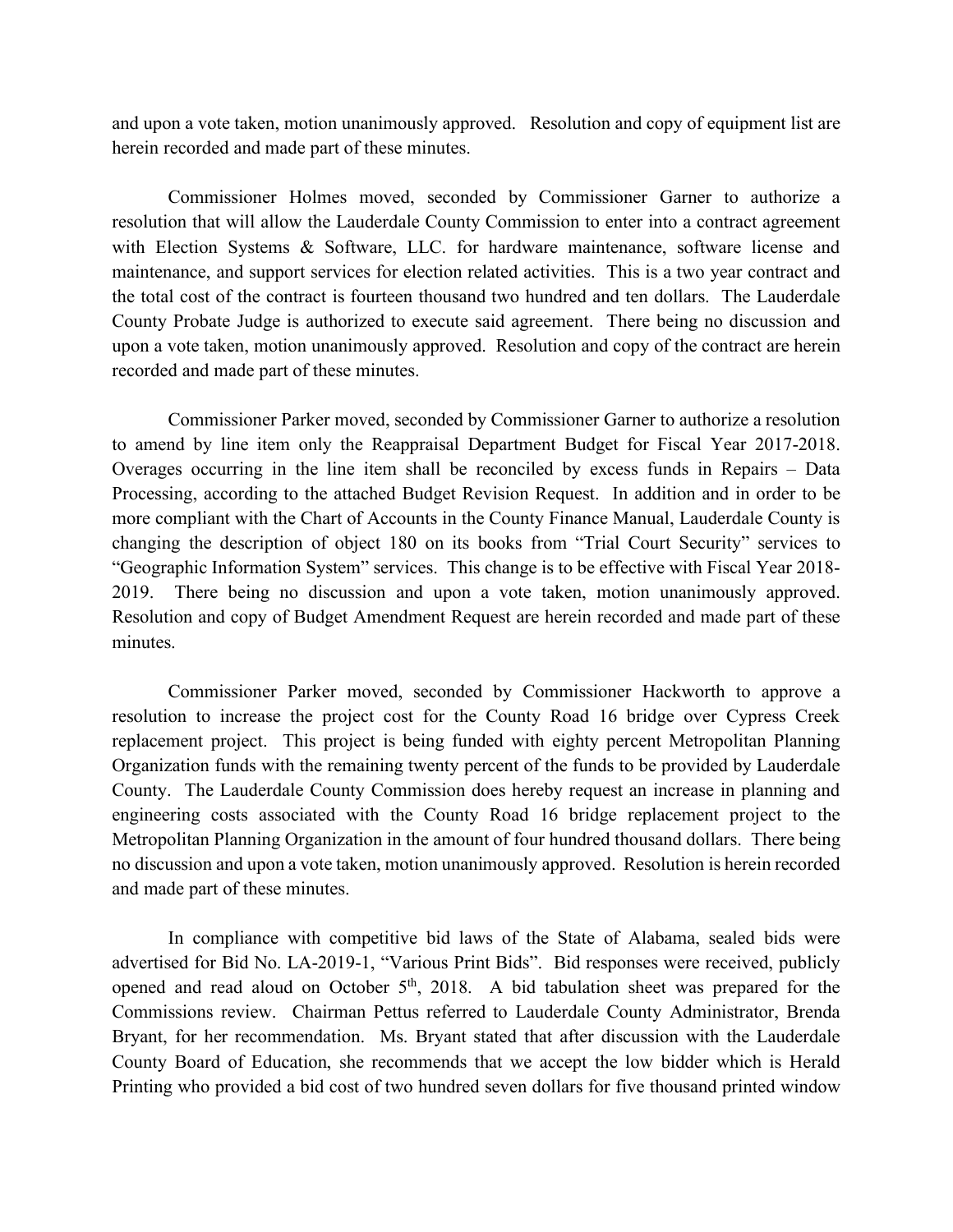envelopes. Commissioner Parker moved, seconded by Commissioner Holmes to accept the low bidder. There being no discussion and upon a vote taken, motion unanimously approved. Bid awarded to Herald Printing of Florence, Alabama. Bid tabulation sheet is herein recorded and made a part of these minutes.

The invoiced bills were audited, allowed, and ordered to be paid upon a motion by Commissioner Garner and seconded by Commissioner Parker. After a brief discussion of the invoices and upon a vote taken, motion unanimously approved.

## CHECKS ISSUED SEPTEMBER 24TH, 2018 THROUGH SEPTEMBER 30TH, 2018

| <b>GENERAL-SPECIAL</b><br>CHECK # 53943-54005         | \$423,342.72 |
|-------------------------------------------------------|--------------|
| <b>AGRI-BUSINESS FUND</b><br>CHECK # 3681-3685        | \$848.35     |
| <b>LEPA FUND</b><br>CHECK # 8065-8071                 | \$4,496.21   |
| <b>GASOLINE TAX FUND</b><br>CHECK # 16863-16875       | \$335,887.93 |
| PUBLIC BLDG., R & B SPECIAL<br>CHECK $# N/A$          | 0.00         |
| PUBLIC HIGHWAY & TRAFFIC FUND<br>CHECK $#$ 414        | \$312,113.01 |
| AL. TRUST CAPITAL IMPROVEMENT FUND<br>CHECK # 349-350 | \$85,546.47  |
| <b>RRR GASOLINE TAX FUND</b><br>CHECK $#$ 665         | \$122,000.69 |
| <b>REAPPRAISAL FUND</b><br>CHECK #11414-11422         | \$26,344.09  |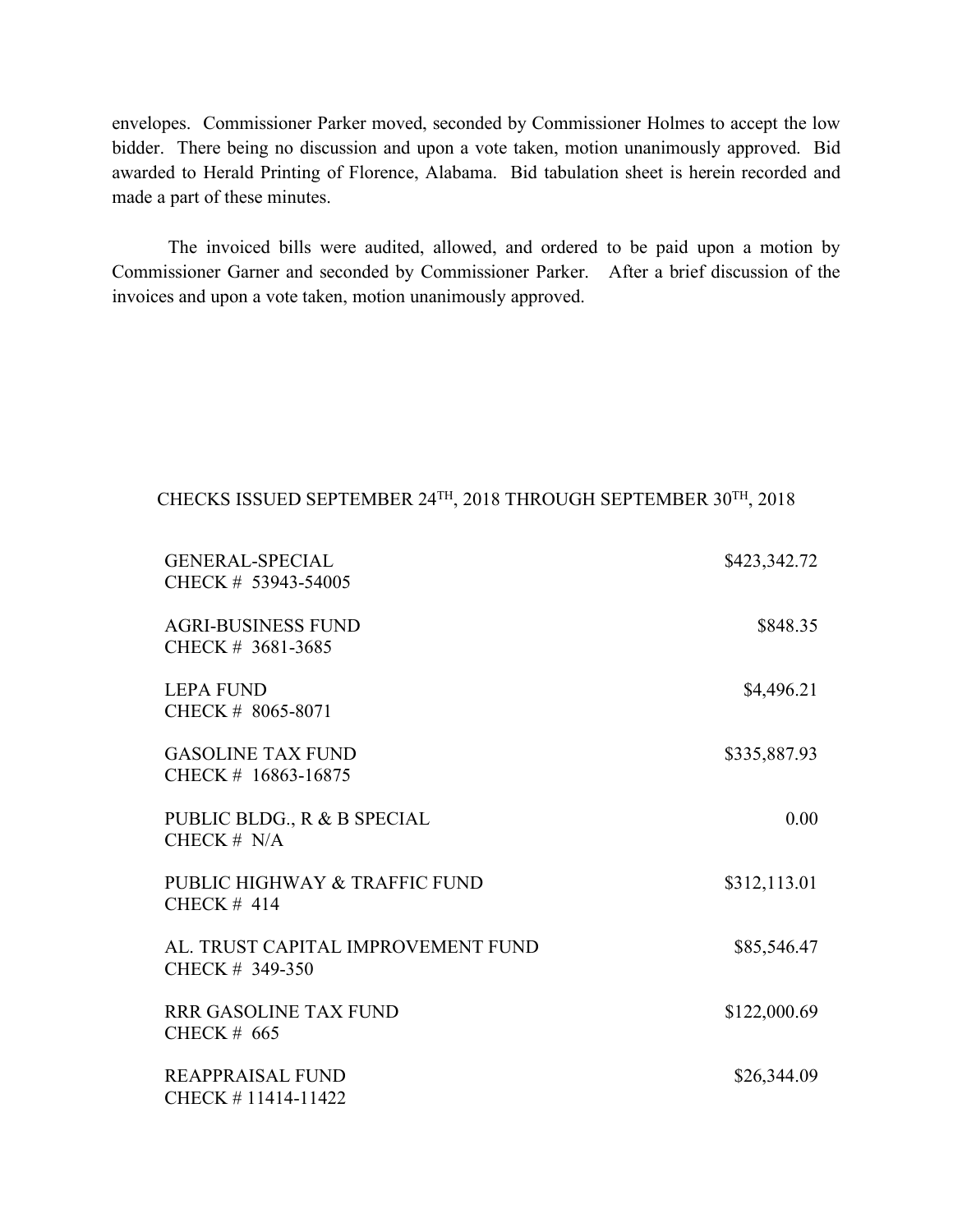| REAPPRAISAL MONEY MARKET<br>CHECK $# N/A$                   | 0.00         |
|-------------------------------------------------------------|--------------|
| TOURISM, REC. & CONVENTION FUND<br>CHECK # 483-484          | \$5,566.74   |
| <b>RSVP FUND</b><br>CHECK # 17185-17191                     | \$2,611.76   |
| <b>CHILD PROTECTION FUND</b><br>CHECK # 1221                | \$1,297.54   |
| <b>SERIES 2001 DEBT SERVICE FUND</b><br>CHECK # N/A         | 0.00         |
| <b>CDBG FUND</b><br>CHECK $# N/A$                           | 0.00         |
| <b>SOLID WASTE FUND</b><br>CHECK # 7361-7374                | \$123,939.76 |
| <b>ACCOUNT PAYABLE FUND</b><br>CHECK $# N/A$                | 0.00         |
| FIRE PROTECTION FEE FUND<br>CHECK # 4451-4464               | \$493.73     |
| <b>INDUSTRIAL DEVELOPMENT TAX FUND</b><br>CHECK # 1154-1155 | \$313,776.45 |
| <b>TOBACCO TAX FUND</b><br>CHECK # 3029-3031                | \$11,719.00  |
| <b>TVA TAX FUND</b><br>CHECK # N/A                          | 0.00         |

TOTAL: \$1,769,984.45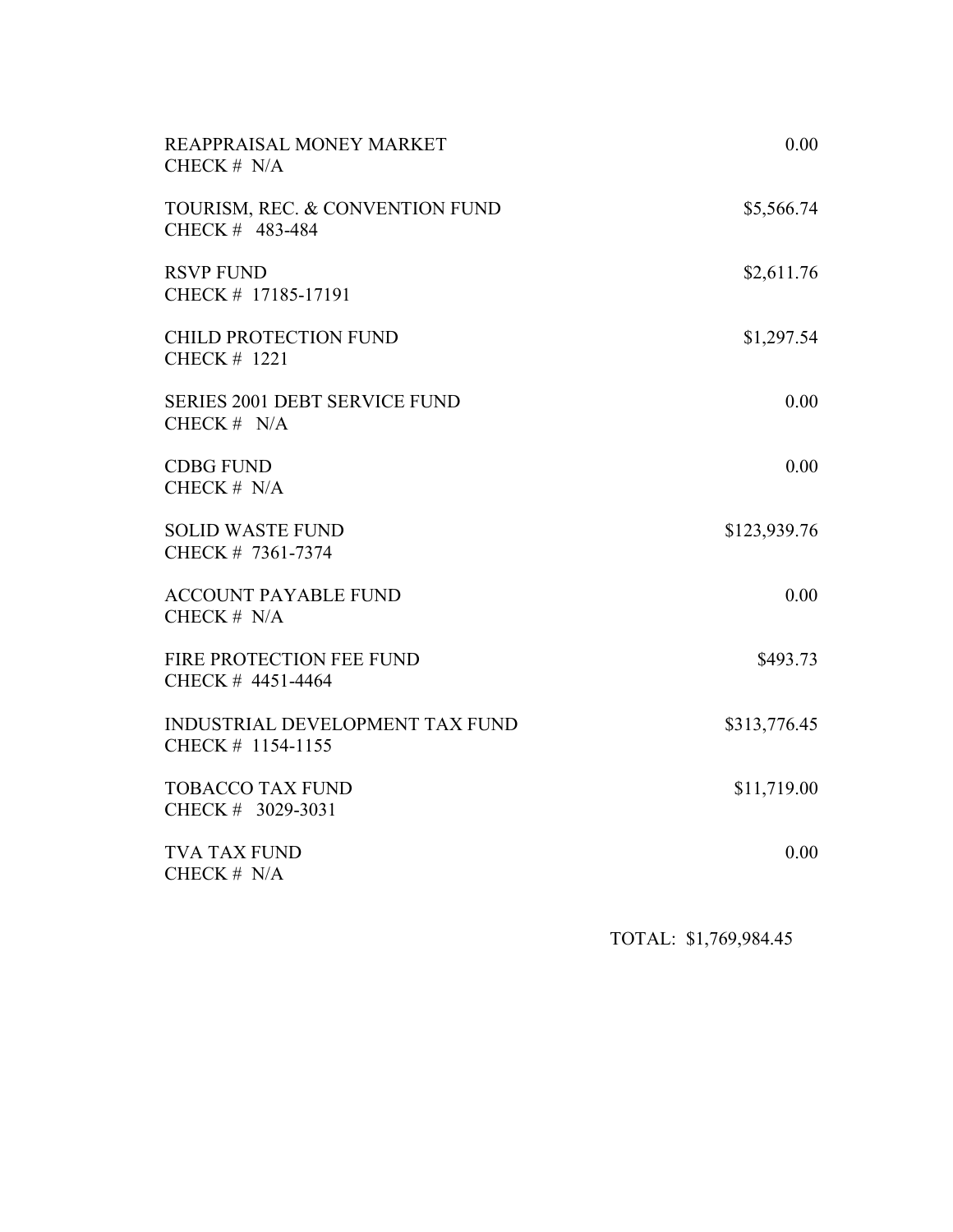## CHECKS ISSUED OCTOBER 1ST 2018 THROUGH OCTOBER 8TH 2018

| <b>GENERAL-SPECIAL</b><br>CHECK #54006-54017       | \$76,527.47 |
|----------------------------------------------------|-------------|
| <b>AGRI-BUSINESS FUND</b><br>CHECK $# N/A$         | 0.00        |
| <b>LEPA FUND</b><br>CHECK $# N/A$                  | 0.00        |
| <b>GASOLINE TAX FUND</b><br>CHECK $# N/A$          | 0.00        |
| PUBLIC BLDG, R & B SPECIAL<br>CHECK $# N/A$        | 0.00        |
| PUBLIC HIGHWAY & TRAFFIC FUND<br>CHECK $# N/A$     | 0.00        |
| AL TRUST CAPITAL IMPROVEMENT FUND<br>CHECK $# N/A$ | 0.00        |
| <b>RRR GASOLINE TAX FUND</b><br>CHECK $# N/A$      | 0.00        |
| REAPPRAISAL FUND<br>CHECK $# N/A$                  | 0.00        |
| REAPPRAISAL MONEY MARKET<br><b>CHECK # 569</b>     | \$50,000.00 |
| TOURISM, REC. & CONVENTION FUND<br>CHECK # N/A     | \$0.00      |
| <b>RSVP FUND</b><br>CHECK $# N/A$                  | 0.00        |
| CHILD PROTECTION FUND<br>CHECK # N/A               | 0.00        |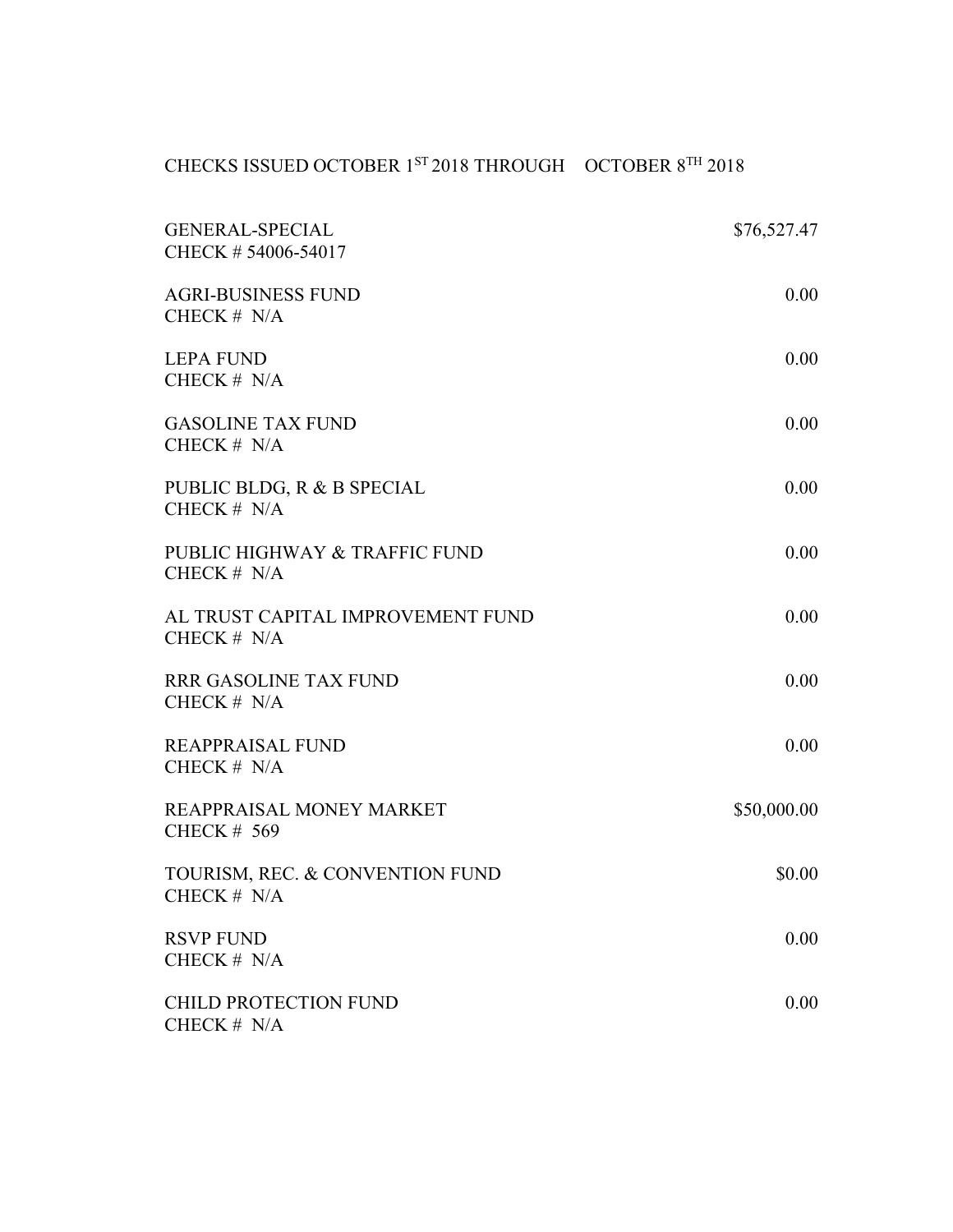| <b>SOLID WASTE FUND</b><br>CHECK $# N/A$          | 0.00        |
|---------------------------------------------------|-------------|
| <b>ACCOUNT PAYABLE FUND</b><br>CHECK #40765-40777 | \$38,700.80 |
| FIRE PROTECTION FEE FUND<br>CHECK $# N/A$         | \$0.00      |
| INDUSTRIAL DEVELOPMENT TAX FUND<br>CHECK $# N/A$  | \$0.00      |
| <b>TOBACCO TAX FUND</b><br>CHECK $# N/A$          | \$0.00      |
| <b>TVA TAX FUND</b><br>CHECK $# N/A$              | \$0.00      |
|                                                   |             |

Total \$165,228.27

Scheduled Public Hearings: None

Staff Reports: None

Public Comment Period:

Sheriff Rick Singleton stated that Deputy Brandon Graves was awarded deputy of the year by the Exchange Club.

Sheriff Singleton stated that the jail had three hundred thirty-five prisoners that morning and several of the judges had let several prisoners go before the day was over. Sheriff Singleton stated that he is in the process of putting together a task force to get input and suggestions on the a new jail because the County must find some kind of relief from our current situation. Chairman Pettus asked Sheriff Singleton how many prisoners were on the ankle monitor program. Sheriff Singleton stated that four prisoners were on the program and they were all due to health related causes. Commissioner Parker stated that we should be using the ankle monitoring program for